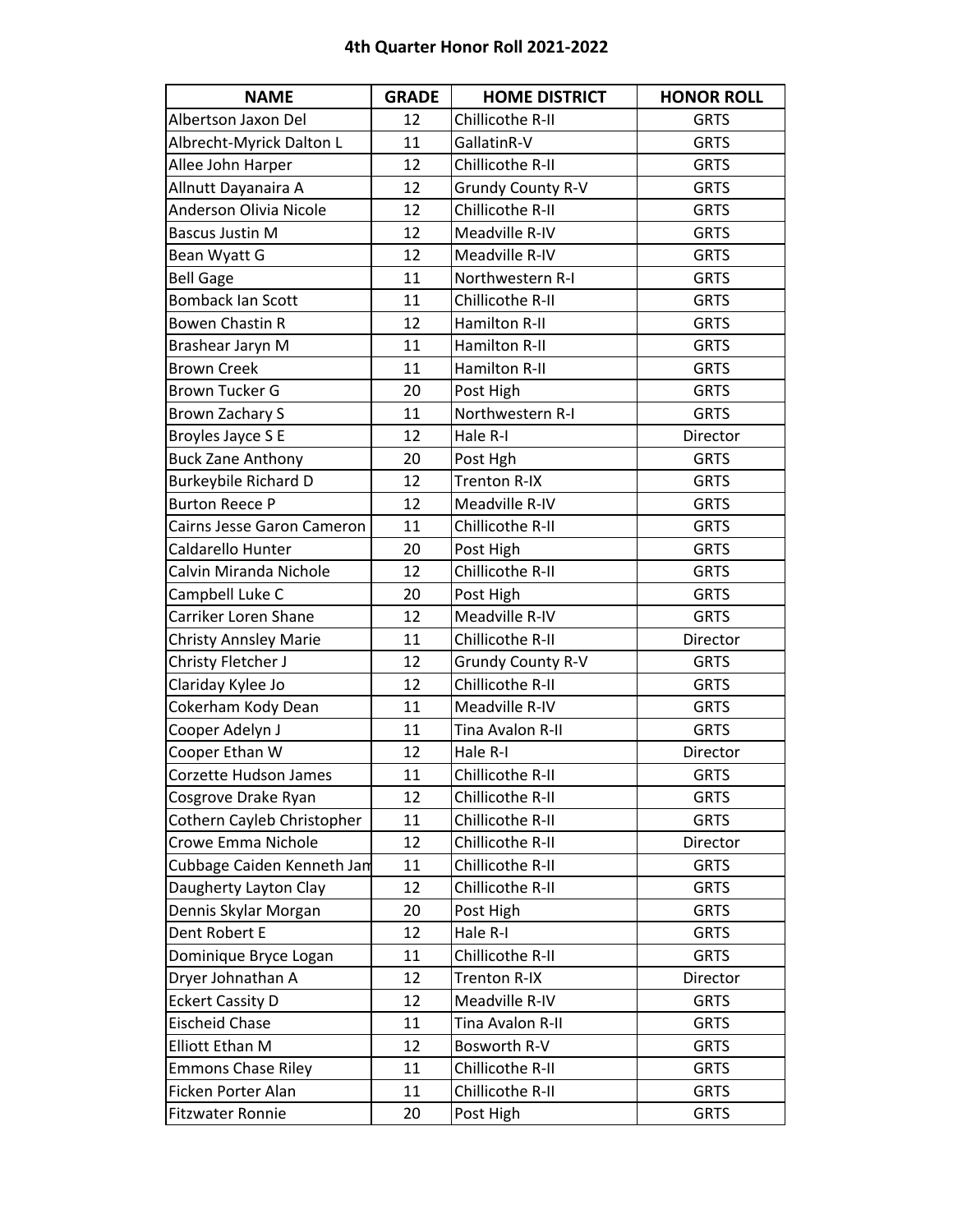| Fitzwater Tyler R               | 20 | Post High                | <b>GRTS</b> |
|---------------------------------|----|--------------------------|-------------|
| <b>Fleener Cameron Michael</b>  | 12 | Chillicothe R-II         | <b>GRTS</b> |
| Foster Logan M                  | 12 | <b>Grundy County R-V</b> | <b>GRTS</b> |
| <b>Gardner Mally</b>            | 11 | Breckenridge R-I         | <b>GRTS</b> |
| Golden Tracer K                 | 12 | <b>Grundy County R-V</b> | Director    |
| <b>Grable Mallory Sarah</b>     | 12 | Chillicothe R-II         | <b>GRTS</b> |
| Graham Cole Logan               | 11 | Chillicothe R-II         | <b>GRTS</b> |
| Greer Colton Aaron Tyler        | 20 | Post High                | <b>GRTS</b> |
| Griffin James Erickson          | 12 | Chillicothe R-II         | <b>GRTS</b> |
| Hand Isaac Turner               | 12 | Chillicothe R-II         | <b>GRTS</b> |
| Harris Conner Levi              | 11 | Chillicothe R-II         | <b>GRTS</b> |
| Hartley Levi TJ                 | 12 | Hamilton R-II            | <b>GRTS</b> |
| Hein Allee M                    | 12 | Southwest R-I            | <b>GRTS</b> |
| Hendricks Cole Alan             | 12 | Hamilton R-II            | <b>GRTS</b> |
| <b>Herring Blake Marshall</b>   | 11 | Meadville R-IV           | <b>GRTS</b> |
| <b>Holder Abigail Christine</b> | 11 | Chillicothe R-II         | <b>GRTS</b> |
| <b>Holt Glen Luis</b>           | 11 | Southwest R-I            | <b>GRTS</b> |
| <b>Horton David Wade</b>        | 12 | Chillicothe R-II         | <b>GRTS</b> |
| Huckabay Robert                 | 11 | Braymer C-4              | <b>GRTS</b> |
| <b>Hughes Caden</b>             | 20 | Post High                | <b>GRTS</b> |
| <b>Hulett Kailey M</b>          | 12 | Southwest R-I            | <b>GRTS</b> |
| Hunt Brenden J                  | 12 | Braymer C-4              | <b>GRTS</b> |
| Huskey Kiera Marie              | 12 | Tri-County R-7           | <b>GRTS</b> |
| Ignatenko Hayden                | 20 | Post High                | <b>GRTS</b> |
| Jacobs Rachel Marie             | 12 | Chillicothe R-II         | <b>GRTS</b> |
| Jacobs Tyler Lynn               | 20 | Post High                | <b>GRTS</b> |
| Jenkins Isabella Hope           | 11 | Chillicothe R-II         | <b>GRTS</b> |
| Johnson Ella Paityn             | 11 | Chillicothe R-II         | <b>GRTS</b> |
| Johnson Gannon T                | 12 | Northwestern R-I         | <b>GRTS</b> |
| Kennedy Jessika                 | 11 | <b>Trenton R-IX</b>      | <b>GRTS</b> |
| Kerns Mariah LeighAnn           | 11 | Chillicothe R-II         | <b>GRTS</b> |
| Kincaid Wyatt S                 | 12 | Braymer C-4              | Director    |
| King Nathan William             | 12 | Chillicothe R-II         | <b>GRTS</b> |
| Kirkpatrick Kelsi Dawn          | 11 | Chillicothe R-II         | <b>GRTS</b> |
| Kiser Brandon Michael           | 20 | Post High                | <b>GRTS</b> |
| Lang Carson E                   | 12 | Hale R-I                 | <b>GRTS</b> |
| Leakey Taylor Nicole            | 11 | Braymer C-4              | <b>GRTS</b> |
| Leppin Logan Jack               | 20 | Post High                | <b>GRTS</b> |
| Lightle Lindsay Reece           | 11 | Meadville R-IV           | <b>GRTS</b> |
| Link Wyatt T                    | 12 | Meadville R-IV           | <b>GRTS</b> |
| May Raegan Nicole               | 11 | Chillicothe R-II         | <b>GRTS</b> |
| McCarthy Nathan Dane            | 12 | Chillicothe R-II         | Director    |
| <b>McCrary Dylan</b>            | 20 | Post High                | <b>GRTS</b> |
| Mercer Christian Jade           | 12 | Chillicothe R-II         | <b>GRTS</b> |
| Moore Jake                      | 20 | Post High                | <b>GRTS</b> |
| Murphy Cooper Gray              | 11 | Chillicothe R-II         | <b>GRTS</b> |
| <b>Neill Marguerite</b>         | 20 | Post High                | Director    |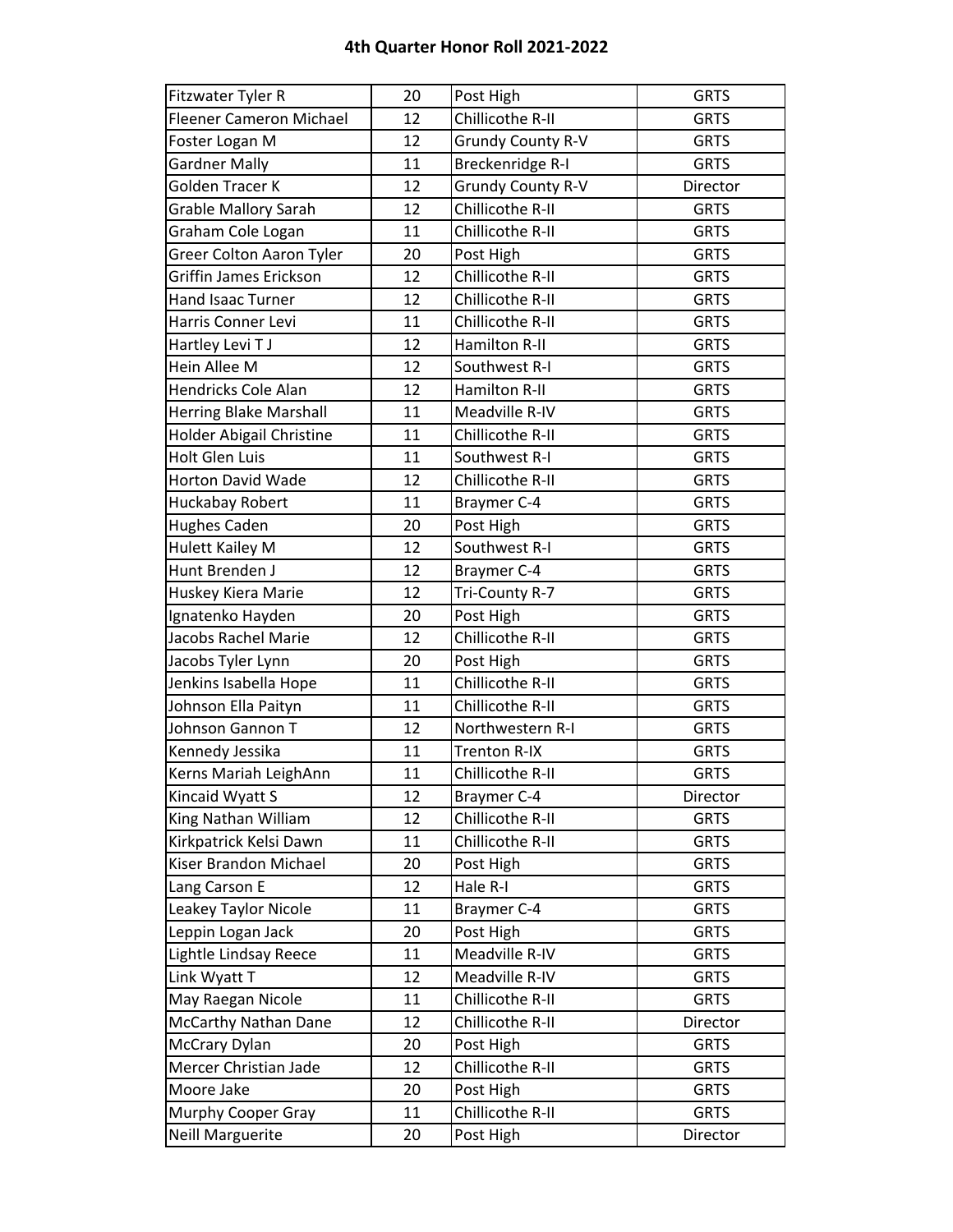| Norris Beau A                      | 12 | Hale R-I             | <b>GRTS</b> |
|------------------------------------|----|----------------------|-------------|
| Oesch Owen C                       | 12 | Southwest R-I        | <b>GRTS</b> |
| Osorio Kevin                       | 20 | Post High            | <b>GRTS</b> |
| Parkes Stephen Tyler Fernand       | 12 | Chillicothe R-II     | <b>GRTS</b> |
| Peel Ilyce R                       | 12 | Southwest R-I        | <b>GRTS</b> |
| Persinger Tyson L                  | 20 | Post High            | <b>GRTS</b> |
| Peterson Keegan Hadley             | 11 | Chillicothe R-II     | Director    |
| Phillips Rylan Clark               | 11 | Chillicothe R-II     | Director    |
| <b>Pickering Cutter</b>            | 11 | Braymer C-4          | Director    |
| Pittman-Maupin Rosalynn Mi         | 12 | Chillicothe R-II     | <b>GRTS</b> |
| Polk Brody D                       | 11 | Trenton R-IX         | <b>GRTS</b> |
| <b>Pratt Adiline Rose</b>          | 11 | Hale R-I             | <b>GRTS</b> |
| Puentes Lucas Josiah               | 11 | Chillicothe R-II     | <b>GRTS</b> |
| Purcell Elizabeth Ann              | 11 | <b>Hamilton R-II</b> | <b>GRTS</b> |
| Rader Aydan Xander Joe             | 11 | Braymer C-4          | <b>GRTS</b> |
| <b>Ramsbottom Dana Nicole</b>      | 11 | Chillicothe R-II     | <b>GRTS</b> |
| Ratliff Karleigh R                 | 12 | Hale R-I             | <b>GRTS</b> |
| Raymo Lillian                      | 11 | Meadville R-IV       | <b>GRTS</b> |
| <b>Redman Erica</b>                | 20 | Post High            | <b>GRTS</b> |
| Reynolds Lucas Noah                | 11 | Chillicothe R-II     | <b>GRTS</b> |
| <b>Rhodes Carson James Richard</b> | 11 | Chillicothe R-II     | <b>GRTS</b> |
| Rogers Andrew Joseph               | 11 | Hamilton R-II        | <b>GRTS</b> |
| Rose Emma j                        | 11 | Hale R-I             | <b>GRTS</b> |
| Rounkles Dillon G                  | 12 | Hale R-I             | <b>GRTS</b> |
| Sackrey Ashton                     | 11 | Northwestern R-I     | <b>GRTS</b> |
| Shannon Benjamin                   | 20 | Post High            | <b>GRTS</b> |
| Simpson Kaeden Kristopher          | 20 | Post High            | <b>GRTS</b> |
| Skipper Wyatt T                    | 20 | Post High            | <b>GRTS</b> |
| Smith Dylan                        | 11 | <b>Trenton R-IX</b>  | <b>GRTS</b> |
| Smith Owen L                       | 20 | Post High            | <b>GRTS</b> |
| Smyser Rope W                      | 12 | GallatinR-V          | <b>GRTS</b> |
| Snarr Joey W                       | 12 | Hale R-I             | <b>GRTS</b> |
| Spencer Ayden Gabriel              | 11 | Northwestern R-I     | <b>GRTS</b> |
| Summers Seth Addison               | 11 | Chillicothe R-II     | <b>GRTS</b> |
| <b>Sutton Dawson Aaron</b>         | 11 | Chillicothe R-II     | Director    |
| Sweem Addyson Ann                  | 11 | Braymer C-4          | <b>GRTS</b> |
| <b>Sykes Corbin Eugene</b>         | 12 | Chillicothe R-II     | <b>GRTS</b> |
| <b>Tatum Kyireal Sidney</b>        | 11 | <b>Braymer C-4</b>   | <b>GRTS</b> |
| Thompson Alaina Beth               | 12 | Chillicothe R-II     | <b>GRTS</b> |
| <b>Thrasher Shane</b>              | 20 | Post High            | <b>GRTS</b> |
| <b>Toole Nathan James</b>          | 20 | Post High            | <b>GRTS</b> |
| Torres Jose A                      | 12 | Breckenridge R-I     | <b>GRTS</b> |
| Trimble Destiny R                  | 12 | GallatinR-V          | <b>GRTS</b> |
| Trobaugh Anthony A                 | 12 | Meadville R-IV       | <b>GRTS</b> |
| <b>Tuck Aidan</b>                  | 11 | <b>Braymer C-4</b>   | <b>GRTS</b> |
| Warren Eli L                       | 11 | Southwest R-I        | <b>GRTS</b> |
| Watson Burton O                    | 12 | Hale R-I             | <b>GRTS</b> |